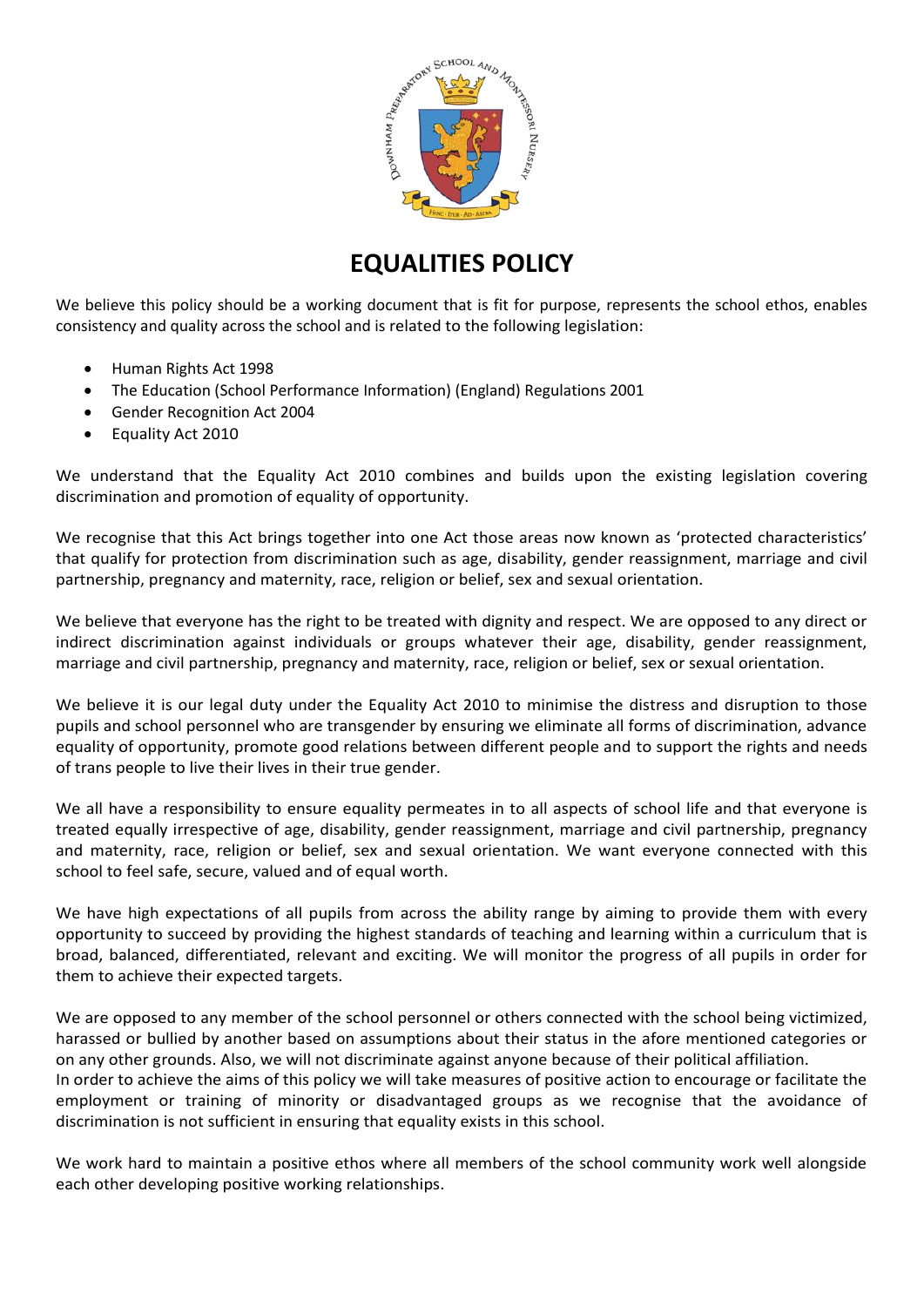We want pupils to come to school to enjoy the meaningful experiences that we offer and where they feel valued and special. We want them to have a sense of pride in themselves and their school.

We want school personnel to see the importance and derive a sense of fulfilment from their work in school but above all we want them to feel valued by everyone in the school community.

We acknowledge and support Article 12 of the United Nations Convention on the Rights of the Child that children should be encouraged to form and to express their views.

We as a school community have a commitment to promote equality. Therefore, an equality impact assessment has been undertaken and we believe this policy is in line with the Equality Act 2010.

We believe it is essential that this policy clearly identifies and outlines the roles and responsibilities of all those involved in the procedures and arrangements that is connected with this policy.

## **AIMS**

To introduce and put into practice the Equality Act 2010 that combines and builds upon the existing legislation covering discrimination and promotion of equality of opportunity.

To treat everyone equally irrespective of their gender, ethnicity, disability, religion or belief, sexual orientation, age or any other protected characteristic.

To minimise the distress and disruption to those pupils and school personnel who are transgender.

To achieve the highest standards of teaching and learning for all children irrespective of their gender, ethnicity, disability, religion or belief, sexual orientation, age or any other protected characteristic.

## **RESPONSIBILITY FOR THE POLICY AND PROCEDURE**

## **ROLE OF THE PRINCIPAL:**

The Principal has:

- responsibility to comply with all aspects of the Equality Act 2010;
- delegated powers and responsibilities to the SMT to ensure that this policy is embedded into the culture of the school;
- delegated powers and responsibilities to the SMT to ensure all school personnel and stakeholders are aware of and comply with this policy;
- responsibility to set equality objectives every four years;
- responsibility to have in place a school accessibility plan in order to provide full access to the school building/s for all disabled people;
- responsibility for ensuring that the school complies with all equalities legislation;
- has the responsibility to monitor achievement of equality targets;
- responsibility for ensuring funding is in place to support this policy;
- responsibility for ensuring this policy and all policies are maintained and updated regularly;
- responsibility for ensuring all policies are made available to parents;
- responsibility for the effective implementation and the annual monitoring and evaluation of this policy;
- to make effective use of relevant research and information to improve this policy;
- responsibility to annually publish the School's compliance with the Equality Act 2010.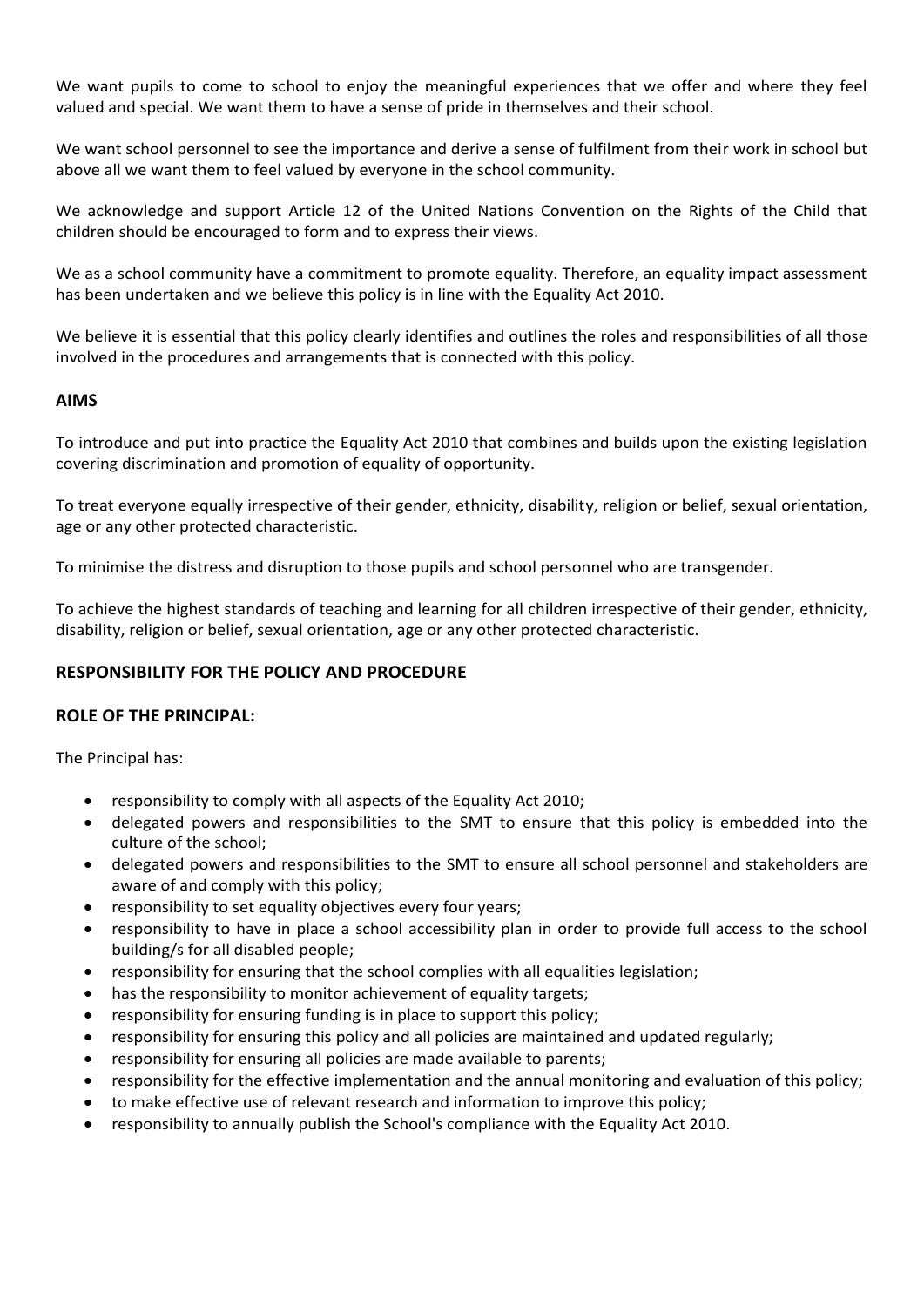# **ROLE OF THE SENIOR MANAGEMENT TEAM**

The Senior Management Team will:

- ensure that this policy is embedded into the culture of the school;
- ensure all school personnel, pupils and parents are aware of and comply with this policy;
- provide leadership and vision in respect of equality inclusion and community cohesion;
- record and deal with incidents of racism, bullying and other inappropriate behaviour;
- seeking advice from appropriate agencies in order to ensure that this policy is kept up to date;
- have high expectations of all pupils from across the ability range;
- provide every opportunity for pupils to succeed by ensuring the highest standards of teaching and learning;
- ensure the curriculum is broad, balanced, differentiated, relevant and exciting;
- monitor the progress of all pupils in order for them to achieve their expected targets;
- ensure equal opportunities is covered in the school improvement plan, in all subject policies and curriculum plans;
- monitor and analyse the performance of different groups of pupils within the school;
- highlight and share positive activities that help to tackle educational disadvantage;
- ensure the accessible is carefully monitored and reviewed annually;
- recording, reporting and addressing all racial incidents;
- provide guidance, support and training to all staff;
- monitor the effectiveness of this policy by:
- scrutinising teachers planning
- scrutinising pupils work
- observing pupils throughout the school day
- classroom monitoring of pupil progress
- analysis of questionnaires and surveys with pupils, parents/carers and school personnel
- analysis of pupil data
- annually report to the Principal on the success and development of this policy.

# **ROLE OF SCHOOL PERSONNEL**

School personnel will:

- act as positive role models in order to promote equality throughout the school community;
- abide by and adhere to this policy;
- implement the school's equalities policy and schemes;
- report and deal with all incidents of discrimination and unequal treatment to the Senior Leadership Team;
- maintain an overall school ethos of respect and tolerance for one another;
- promote equality, inclusion and good community relations;
- challenge inappropriate language behaviour; racial harassment and bullying;
- have high expectations of all pupils;
- carefully monitor all groups of pupils to ensure that they make progress and achieve their targets;
- provide a stimulating, relevant and exciting curriculum that will motivate and enthuse all students;
- use a variety of teaching methods to ensure effective learning takes place for all pupils;
- provide challenge for all pupils;
- promote equality through curriculum planning;
- ensure planning is differentiated in order to provide full access for all pupils;
- provide specialised resources for pupils with disabilities;
- create a positive classroom ethos that is welcoming to both sexes;
- ensure pupils feel valued and have individual targets;
- be open to the views of pupils;
- encourage pupils to share their experiences of different cultures and different religions;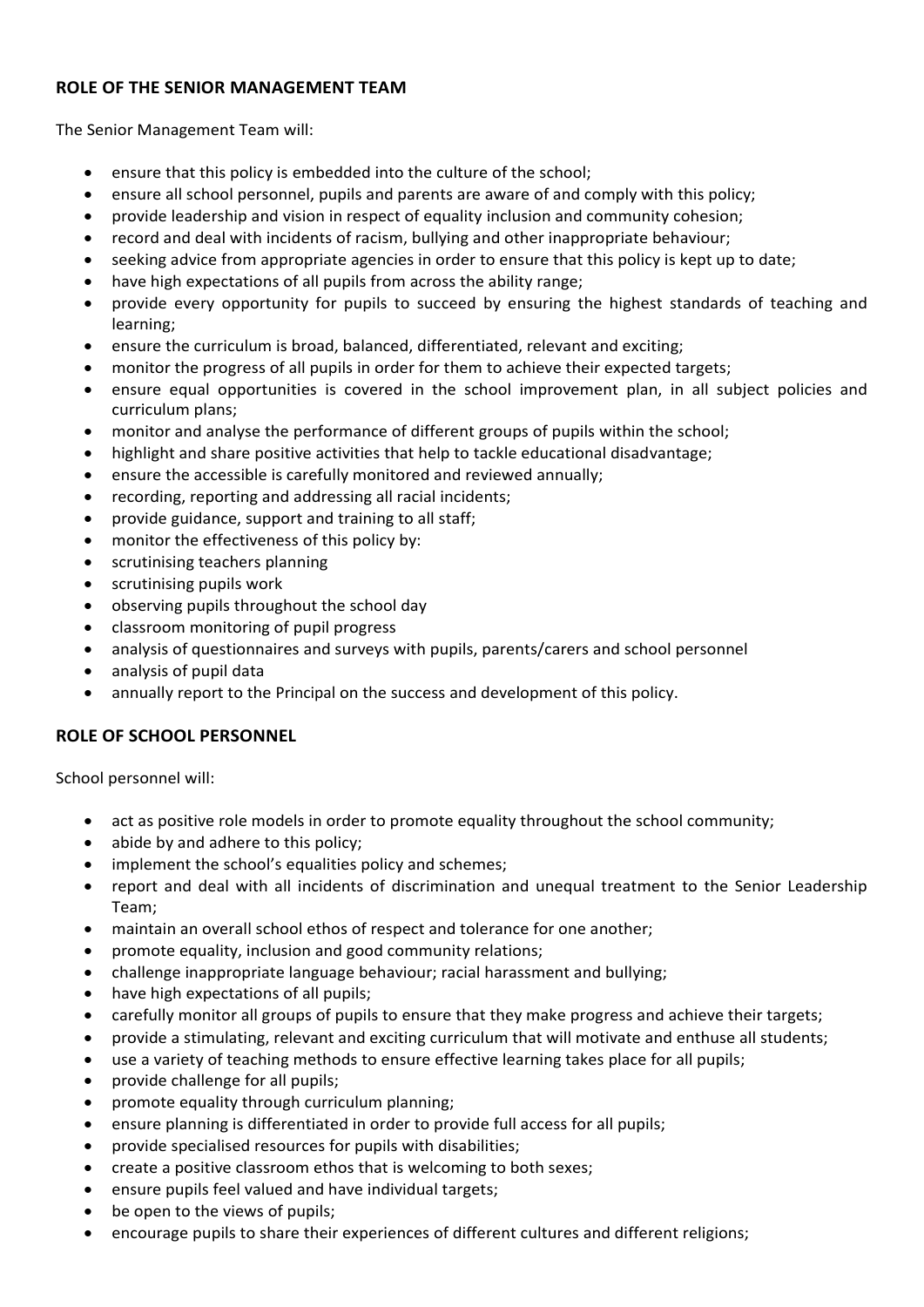- provide positive classroom displays of pupils work;
- attend appropriate training sessions;
- report any concerns they have on any aspect of the school community.

## **ROLE OF PUPILS**

Pupils will:

- be aware of and comply with this policy;
- recognise that they have a role and responsibility to promote equality, inclusion and good community relations;
- challenge inappropriate language behaviour;
- tackle bias and stereotyping;
- work to promote anti-bullying strategies;
- respond appropriately to incidents of discrimination and harassment and understand the action needed to report these
- learn to take pride in their work;
- produce work of a high standard;
- listen carefully to all instructions given by the teacher;
- ask for further help if they do not understand;
- participate fully in all lessons;
- tackle bias and stereotyping;
- insist on good pupil conduct;
- be alert to signs of participate in discussions concerning progress and attainment;
- treat others, their work and equipment with respect;
- support the school Code of Conduct and guidance necessary to ensure the smooth running of the school;
- talk to others without shouting and will use language which is neither abusive nor offensive;
- hand in homework properly completed and on time;
- wear correct uniform;
- liaise with the school council;
- take part in questionnaires and surveys.

#### **RECRUITMENT PROCESS**

We are an Equal Opportunities employer and we adhere to the principles of equal opportunity in all aspects of the recruitment process.

We welcome applications for vacant posts from appropriately qualified persons regardless of age, disability, gender reassignment, marriage and civil partnership, pregnancy and maternity, race, religion or belief, sex and sexual orientation.

#### **COMPLAINTS**

The complaints procedures will be used to deal with any discriminatory complaint from any member of the school personnel. *Please refer to the Complaints Procedure and Policy.*

Any case of harassment will be dealt with by the school's disciplinary procedure.

## **ROLE OF PARENTS/CARERS**

Parents/carers will:

- be aware of and comply with this policy;
- be encouraged to take an active role in the life of the school by attending: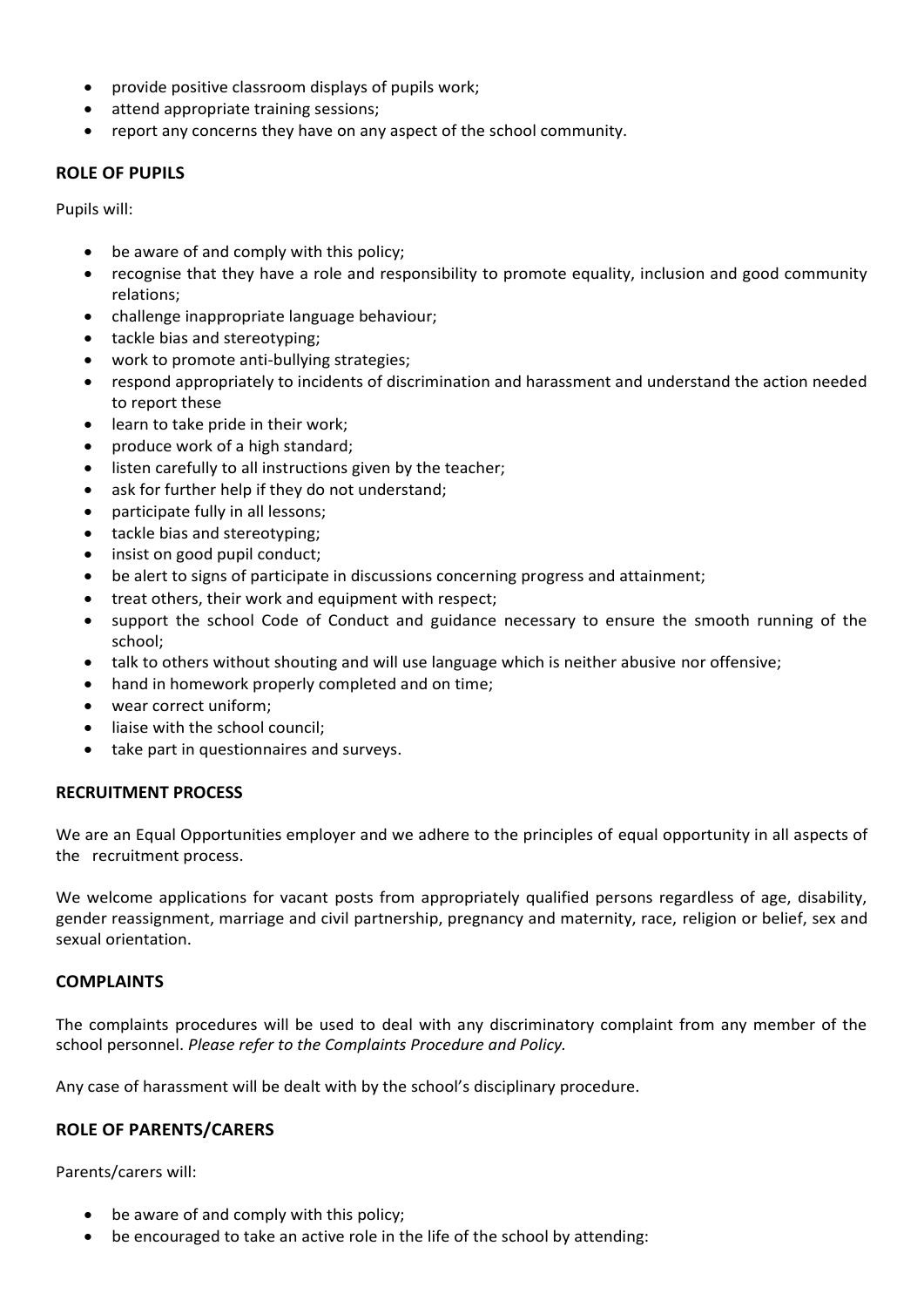- o *parents and open evenings*
- o *parent-teacher consultations*
- o *class assemblies*
- o *school concerts*
- o *fundraising and social events*
- be encouraged to work in school as volunteers;
- be encouraged to organise after school clubs or groups;
- be asked to take part in periodic surveys conducted by the school.

# **RAISING AWARENESS OF THIS POLICY**

We will raise awareness of this policy via:

- the School Handbook/Prospectus
- the school website (via the Parents Area)
- the Staff Handbook
- meetings with parents such as introductory, transition, parent-teacher consultations and periodic curriculum workshops
- school events
- meetings with school personnel
- communications with home such as weekly newsletters and of end of half term newsletters
- information displays in the main school entrance.

# **TRAINING**

All school personnel:

- have equal chances of training, career development and promotion
- receive training on this policy on induction which specifically covers:
	- o *Ethos*
	- o *Equal opportunities*
	- o *Inclusion*
	- o *Anti-bullying*
	- o *Assessment*
	- o *Curriculum*
	- o *Pupil Behaviour & Discipline*
	- o *Sex & Relationships*
	- o *Teaching & Learning*
- receive periodic training so that they are kept up to date with new information
- receive equal opportunities training on induction in order to improve their understanding of the Equality Act 2010 and its implications.

# **EQUALITY IMPACT ASSESSMENT**

Under the Equality Act 2010 we have a duty not to discriminate against people on the basis of their age, disability, gender, gender identity, pregnancy or maternity, race, religion or belief and sexual orientation.

This policy has been equality impact assessed and we believe that it is in line with the Equality Act 2010 as it is fair, it does not prioritise or disadvantage any pupil and it helps to promote equality at this school.

## **MONITORING THE EFFECTIVENESS OF THIS POLICY**

The practical application of this policy will be reviewed annually or when the need arises by the coordinator, the Principal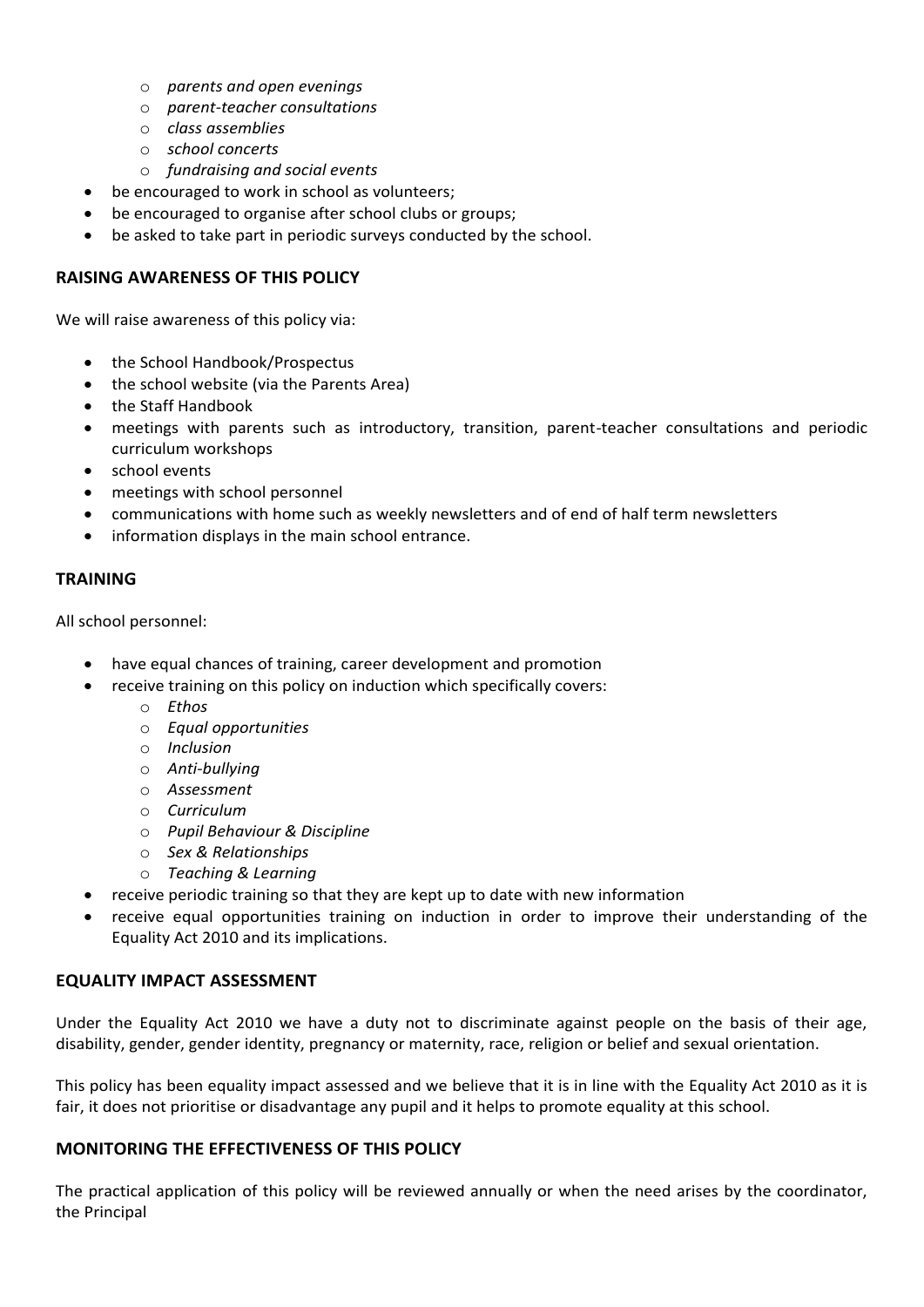A statement of the policy's effectiveness and the necessary recommendations for improvement will be presented to the Principal for further discussion and endorsement.